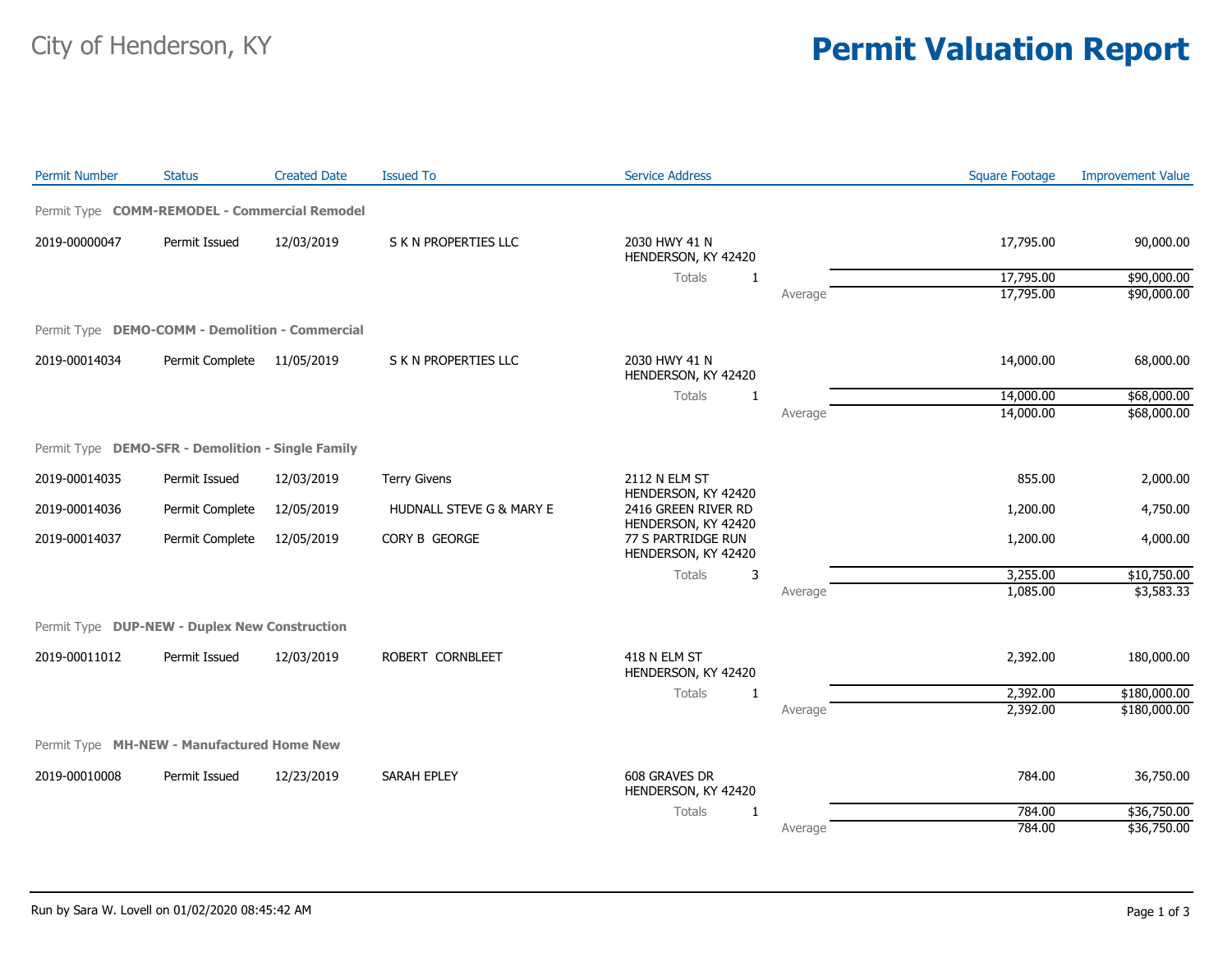## City of Henderson, KY **Permit Valuation Report**

| <b>Permit Number</b>    | <b>Status</b>                                        | <b>Created Date</b> | <b>Issued To</b>                               | <b>Service Address</b>                                      |         | <b>Square Footage</b> | <b>Improvement Value</b> |
|-------------------------|------------------------------------------------------|---------------------|------------------------------------------------|-------------------------------------------------------------|---------|-----------------------|--------------------------|
|                         | Permit Type SFR-ACC - Single Family Accessory        |                     |                                                |                                                             |         |                       |                          |
| 2019-00005087           | Permit Issued                                        | 11/14/2019          | SEAN M & KRISTY S EPPERSON                     | 1283 ALASTAIR DR                                            |         | 160.00                | 2,700.00                 |
| 2019-00005090           | Permit Issued                                        | 12/02/2019          | ABIZ ROOFING & CONSTRUCTION                    | HENDERSON, KY 42420<br>800 S MAIN ST<br>HENDERSON, KY 42420 |         | 648.00                | 17,700.00                |
| 2019-00005094           | Permit Issued                                        | 12/18/2019          | THOMASINA B MCCORMICK                          | 317 DIXON ST<br>HENDERSON, KY 42420                         |         | 384.00                | 11,520.00                |
|                         |                                                      |                     |                                                | <b>Totals</b><br>3                                          |         | 1,192.00              | \$31,920.00              |
|                         |                                                      |                     |                                                |                                                             | Average | 397.33                | \$10,640.00              |
|                         | Permit Type SFR-ADD - Single Family Addition         |                     |                                                |                                                             |         |                       |                          |
| 2019-00005095           | Permit Issued                                        | 12/19/2019          | <b>BONNER DALIA E</b>                          | 2023 COUNTRY DR<br>HENDERSON, KY 42420                      |         | 264.00                | 2,000.00                 |
|                         |                                                      |                     |                                                | Totals<br>1                                                 |         | 264.00                | \$2,000.00               |
|                         |                                                      |                     |                                                |                                                             | Average | 264.00                | \$2,000.00               |
|                         | Permit Type SFR-NEW - Single Family New Construction |                     |                                                |                                                             |         |                       |                          |
| 2019-00005092           | Permit Issued                                        | 12/10/2019          | HABITAT FOR HUMANITY OF<br><b>HENDERSON KY</b> | 217 LETCHER ST<br>HENDERSON, KY 42420<br><b>Totals</b><br>1 |         | 1,218.00              | 110,000.00               |
|                         |                                                      |                     |                                                |                                                             |         | 1,218.00              | \$110,000.00             |
|                         |                                                      |                     |                                                |                                                             | Average | 1,218.00              | \$110,000.00             |
|                         | Permit Type SFR-REMODEL - Single Family Remodel      |                     |                                                |                                                             |         |                       |                          |
| 2019-00005091           | Permit Issued                                        | 12/09/2019          | Marvin A Chavez Cartagena                      | 1124 WASHINGTON ST<br>HENDERSON, KY 42420                   |         | .00                   | 400.00                   |
|                         |                                                      |                     |                                                | Totals<br>1                                                 |         | 0.00                  | \$400.00                 |
|                         |                                                      |                     |                                                |                                                             | Average | 0.00                  | \$400.00                 |
| Permit Type SIGN - Sign |                                                      |                     |                                                |                                                             |         |                       |                          |
| 2019-00013052           | Permit Complete                                      | 12/06/2019          | MCDANIEL COMMERCIAL PROPERTIES<br><b>LLC</b>   | 460 S GREEN ST<br>HENDERSON, KY 42420                       |         | 67.00                 | 3,400.00                 |
| 2019-00013053           | Permit Issued                                        | 12/11/2019          | <b>DSS CONTRACTING LLC</b>                     | 873 HWY 2084 S<br>HENDERSON, KY 42420                       |         | 150.00                | 1,500.00                 |